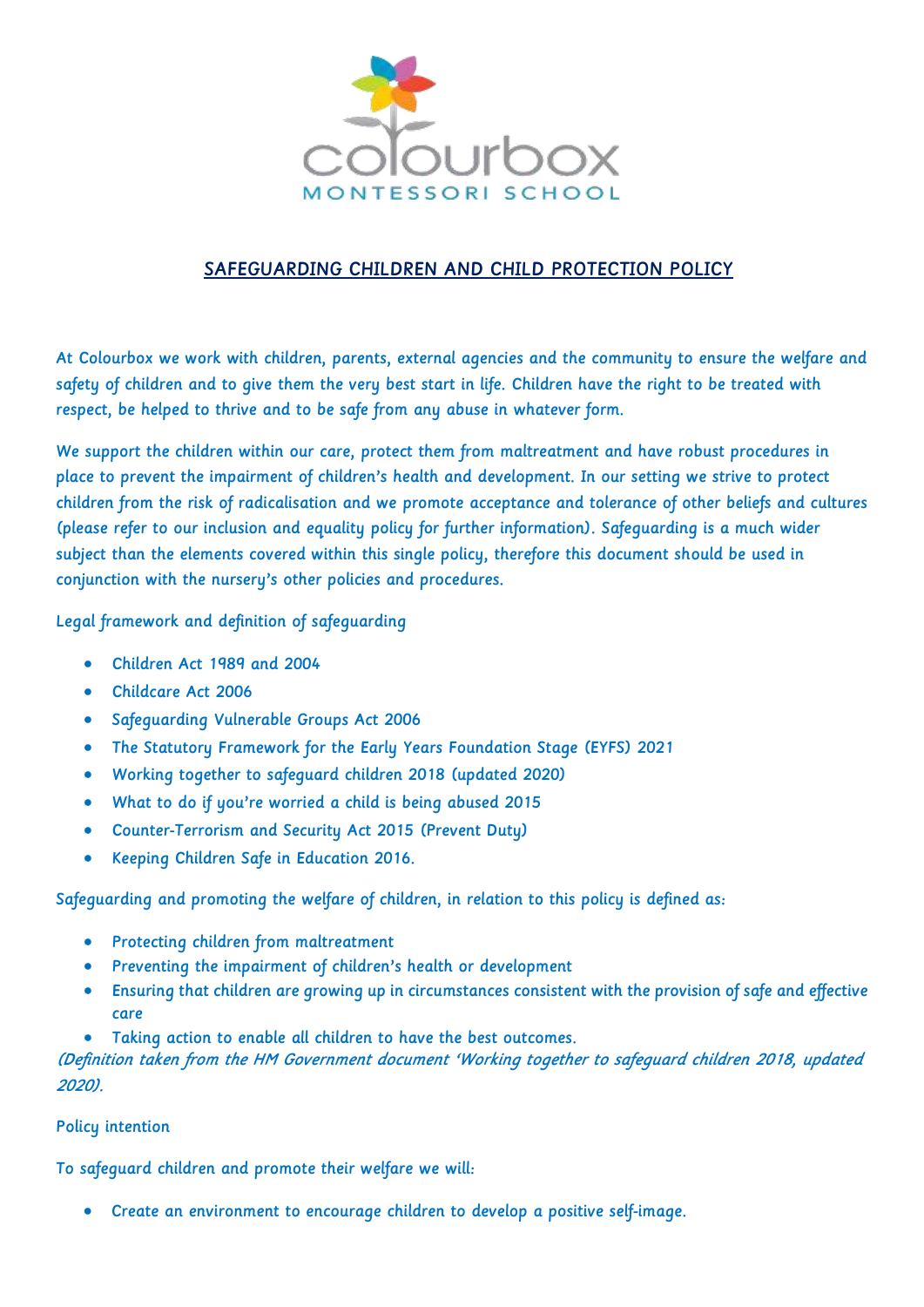- Provide positive role models and develop a safe culture where staff are confident to raise concerns about professional conduct.
- Support staff to notice the softer signs of abuse and know what action to take.
- Encourage children to develop a sense of independence and autonomy in a way that is appropriate to their age and stage of development.
- Provide a safe and secure environment for all children.
- Promote tolerance and acceptance of different beliefs, cultures and communities.
- Help children to understand how they can influence and participate in decision-making and how to promote British values through play, discussion and role modelling.
- Always listen to children.
- Ensure that all staff working in ratio have sufficient command of English to ensure the well-being of children in their care, such as keeping records in English, summoning emergency help and understanding safety instructions.
- Train staff to have an understanding of the Prevent Duty.
- Train staff in how to keep themselves safe online and to make children aware of the risks as appropriate.
- Provide an environment where practitioners are confident to identify where children and families may need intervention and seek the help they need.
- Share information with other agencies as appropriate.

The nursery is aware that abuse does occur in our society and we are vigilant in identifying signs of abuse and reporting concerns. Our practitioners have a duty to protect and promote the welfare of children. Due to the many hours of care we are providing, staff may often be the first people to identify that there may be a problem. They may well be the first people in whom children confide information that may suggest abuse or to spot changes in a child's behaviour which may indicate abuse.

Our prime responsibility is the welfare and well-being of each child in our care. As such we believe we have a duty to the children, parents and staff to act quickly and responsibly in any instance that may come to our attention. This includes sharing information with any relevant agencies such as local authority services for children's social care, health professionals or the police. All staff will work with other agencies in the best interest of the child, including as part of a multi-agency team, where needed.

The nursery aims to:

- Keep the child at the centre of all we do
- Ensure that every child has a 'Key person'
- Ensure staff are trained to understand the child protection and safeguarding policy and procedures, are alert to identify possible signs of abuse, understand what is meant by child protection and are aware of the different ways in which children can be harmed, including by other children through bullying or discriminatory behaviour
- Ensure staff understand how to identify early indicators of potential radicalisation and terrorism threats and act on them appropriately in line with national and local procedures
- Be aware of the increased vulnerability of children with Special Educational Needs and Disabilities (SEND) and other vulnerable or isolated families and children
- Ensure that all staff feel confident and supported to act in the best interest of the child, share information and seek the help that the child may need
- Ensure that all staff are familiar and updated regularly with child protection training and procedures and kept informed of changes to local/national procedures
- Make any child protection referrals in a timely way, sharing relevant information as necessary in line with procedures set out by the Suffolk Safeguarding Children Board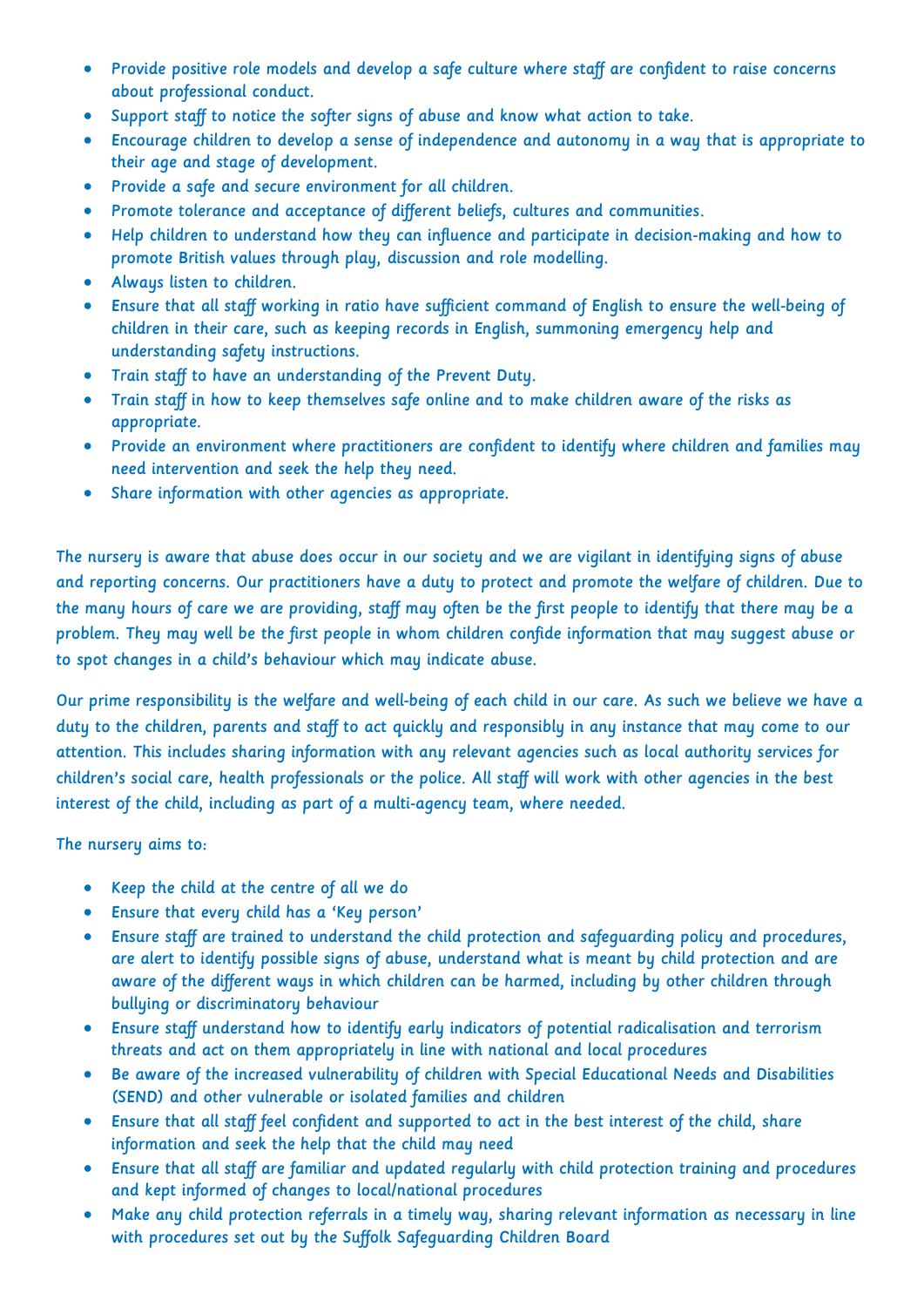- Make any referrals relating to extremism to the police in a timely way, sharing relevant information as appropriate
- Ensure that information is shared only with those people who need to know in order to protect the child and act in their best interest
- Keep the setting safe online using appropriate filters, checks and safeguards, monitoring access at all times
- Ensure that children are never placed at risk while in the charge of nursery staff
- Identify changes in staff behaviour and act on these as per the Behaviour Policy
- Take any appropriate action relating to allegations of serious harm or abuse against any person working with children or living or working on the nursery premises including reporting such allegations to Ofsted and other relevant authorities
- Ensure parents are fully aware of child protection policies and procedures when they register with the nursery and are kept informed of all updates when they occur
- Regularly review and update this policy with staff and parents where appropriate and make sure it complies with any legal requirements and any guidance or procedures issued by the Suffolk Safeguarding Children Board

We will support children by offering reassurance, comfort and sensitive interactions. We will devise activities according to individual circumstances to enable children to develop confidence and self-esteem within their peer group.

Contact telephone numbers

Local authority children's social care team 0808 8004005

Local authority Designated Officer (LADO) 0300 1232044

West Suffolk LADO 0300 123 2044 LADO

Ofsted 0300 123 1231@suffolk.gov.uk

Local Safeguarding Partners (LSP) 08456 066067

Non-emergency police 101

Government helpline for extremism concerns 020 7340 7264

Safeguarding Multi Agency Referral:

[https://www.suffolk.gov.uk/children-families-and-learning/keeping-children-safe/reporting-a-child-at-risk-of-harm](https://www.suffolk.gov.uk/children-families-and-learning/keeping-children-safe/reporting-a-child-at-risk-of-harm-abuse-or-neglect-safeguarding/)[abuse-or-neglect-safeguarding/](https://www.suffolk.gov.uk/children-families-and-learning/keeping-children-safe/reporting-a-child-at-risk-of-harm-abuse-or-neglect-safeguarding/)

# Types of abuse and particular procedures followed

Abuse and neglect are forms of maltreatment of a child. Somebody may abuse or neglect a child by harming them or by failing to act to prevent harm. Children may be abused within a family, institution or community setting by those known to them or a stranger. This could be an adult or adults, another child or children.

What to do if you're worried a child is being abused 2006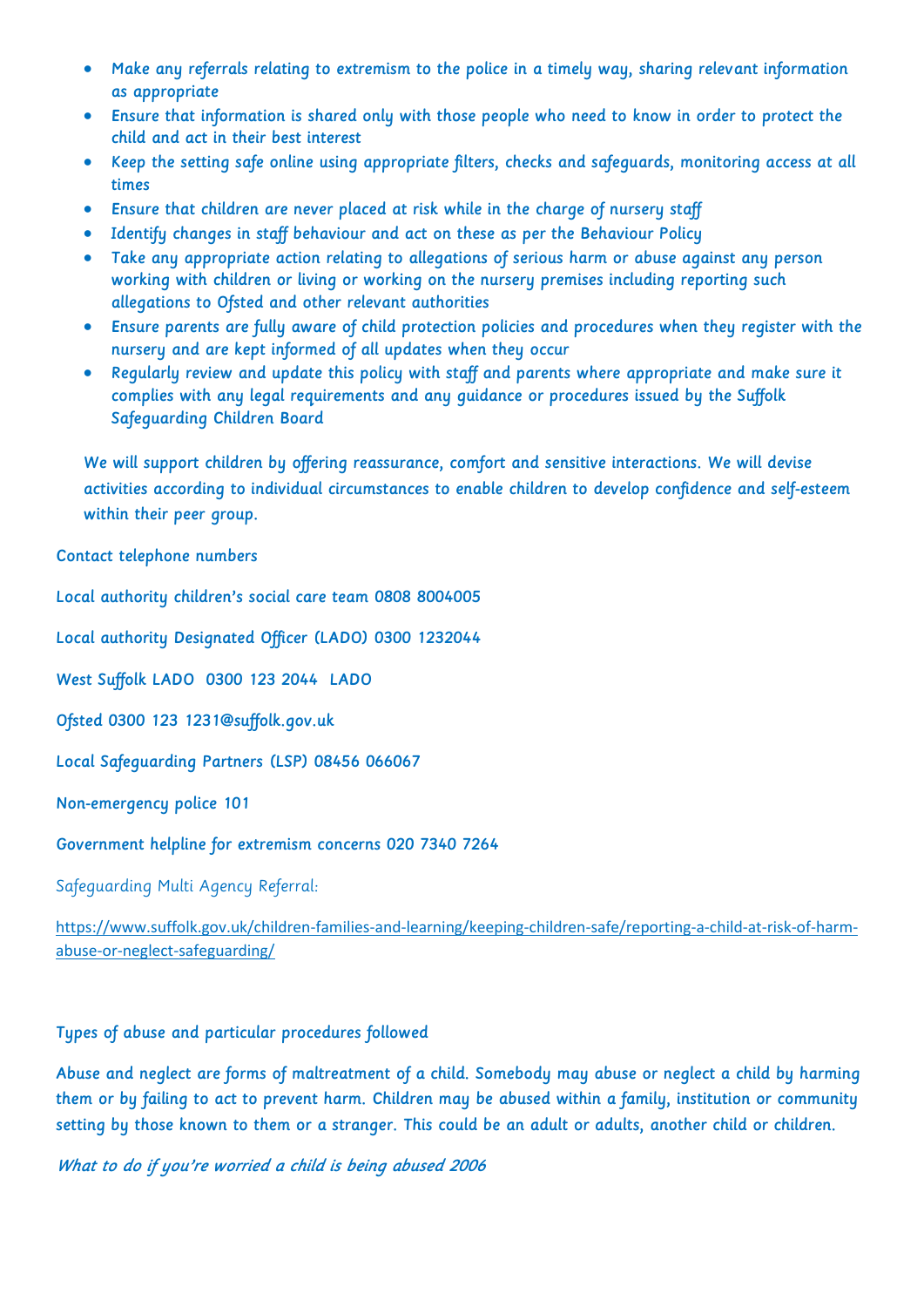The signs and indicators listed below may not necessarily indicate that a child has been abused, but will help us to recognise that something may be wrong, especially if a child shows a number of these symptoms or any of them to a marked degree.

Indicators of child abuse

- Failure to thrive and meet developmental milestones
- Fearful or withdrawn tendencies
- Aggressive behaviour
- Unexplained injuries to a child or conflicting reports from parents or staff
- Repeated injuries
- Unaddressed illnesses or injuries
- Significant changes to behaviour patterns

Softer signs of abuse as defined by National Institute for Health and Care Excellence (NICE) include:

- Low self-esteem
- Wetting and soiling
- Recurrent nightmares
- Aggressive behaviour
- Withdrawing communication
- Habitual body rocking
- Indiscriminate contact or affection seeking
- Over-friendliness towards strangers
- Excessive clinginess
- Persistently seeking attention

We are aware that peer on peer abuse does take place, so we include children in our policies when we talk about potential abusers. This may take the form of bullying, physically hurting another child, emotional abuse, or sexual abuse. We will report this in the same way as we do for adults abusing children, and will take advice from the appropriate bodies on this area.

Recording suspicions of abuse and disclosures

Staff should make an objective record of any observation or disclosure on the initial Concerns Form, supported by the nursery manager or Designated Safeguarding Officer. This record should include:

- Child's name
- Child's address
- Age of the child and date of birth
- Date and time of the observation or the disclosure
- Exact words spoken by the child
- Exact position and type of any injuries or marks seen
- Exact observation of any incident including any other witnesses
- Name of the person to whom any concern was reported, with date and time; and the names of any other person present at the time
- Any discussion held with the parent(s) (where deemed appropriate).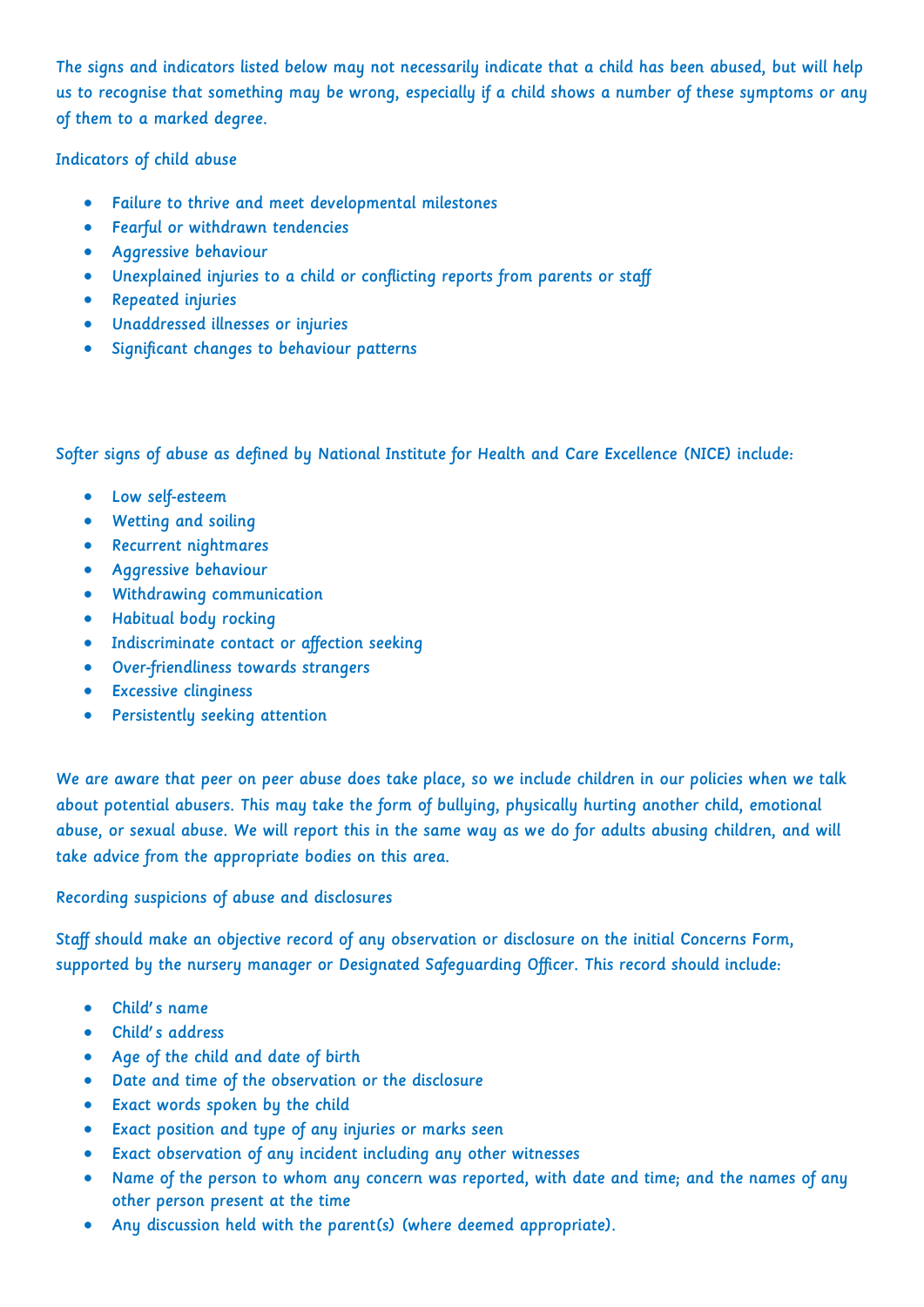These records should be signed by the person reporting this and the manager/Safeguarding Officer, dated and kept in a separate confidential file and record on the child's 'Contact Sheet'.

If a child starts to talk to an adult about potential abuse, it is important not to promise the child complete confidentiality. This promise cannot be kept. It is vital that the child is allowed to talk openly and disclosure is not forced or words put into the child's mouth. As soon as possible after the disclosure details must be logged accurately.

It may be thought necessary that through discussion with all concerned the matter needs to be raised with the local authority children's social care team and Ofsted, and/or a Common Assessment Framework (CAF) needs to be initiated. Staff involved may be asked to supply details of any information/concerns they have with regard to a child. The nursery expects all members of staff to co-operate with the local authority children's social care, police, and Ofsted in any way necessary to ensure the safety of the children.

Staff must not make any comments either publicly or in private about the supposed or actual behaviour of a parent or member of staff.

Immediate Safeguarding concerns should be reported through Customer First on: 0808 800 4005. A Multi Agency Referral (MAR) form will be required and should be downloaded directly from the Suffolk Safeguarding Board website.

#### Physical abuse

Action needs to be taken if staff have reason to believe that there has been a physical injury to a child, including deliberate poisoning, where there is definite knowledge or reasonable suspicion that the injury was inflicted or knowingly not prevented. These symptoms may include bruising or injuries in an area that is not usual for a child, e.g. fleshy parts of the arms and legs, back, wrists, ankles and face.

Many children will have cuts and grazes from normal childhood injuries. These should also be logged and discussed with the nursery manager or room leader.

Children and babies may be abused physically through shaking or throwing. Other injuries may include burns or scalds. These are not usual childhood injuries and should always be logged and discussed with the nursery manager.

#### Female genital mutilation

This type of physical abuse is practised as a cultural ritual by certain ethnic groups and there is now more awareness of its prevalence in some communities in England including its effect on the child and any other siblings involved. For those nurseries caring for older children in their out of school facility this may be an area of abuse you could come across. Symptoms may include bleeding, painful areas, acute urinary retention, urinary infection, wound infection, septicaemia, incontinence, vaginal and pelvic infections with depression and post-traumatic stress disorder as well as physiological concerns. If you have concerns about a child relating to this area, you should contact children's social care team in the same way as other types of physical abuse. There is a mandatory duty to report to police any case where an act of female genital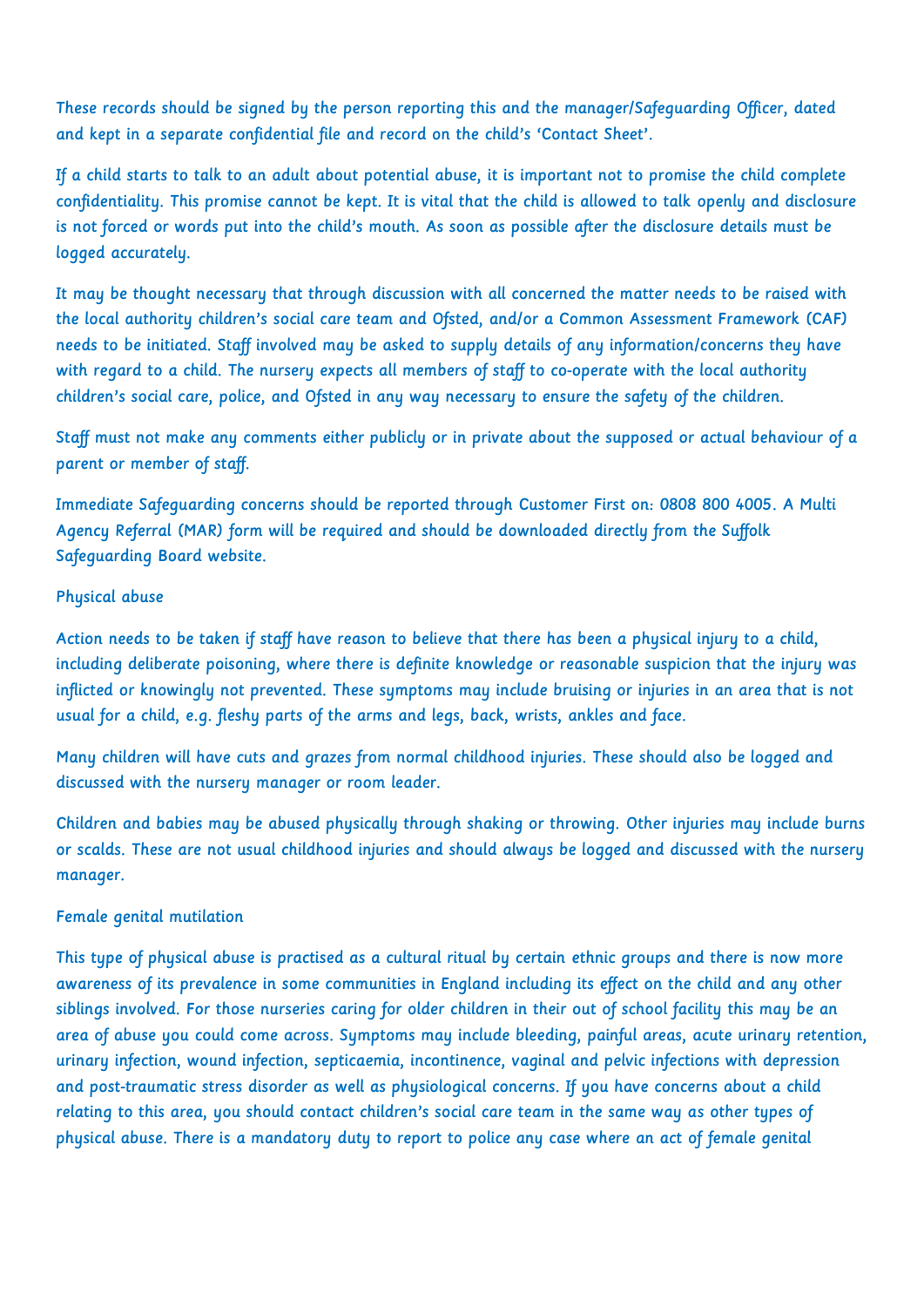mutilation appears to have been carried out on a girl under the age of 18, we will ensure this is followed in our setting.

# Fabricated illness

This is also a type of physical abuse. This is where a child is presented with an illness that is fabricated by the adult carer. The carer may seek out unnecessary medical treatment or investigation. The signs may include a carer exaggerating a real illness or symptoms, complete fabrication of symptoms or inducing physical illness, e.g. through poisoning, starvation, inappropriate diet. This may also be presented through false allegations of abuse or encouraging the child to appear disabled or ill to obtain unnecessary treatment or specialist support.

### Procedure:

- All signs of marks/injuries to a child, when they come into nursery or occur during time at the nursery, will be recorded as soon as noticed by a staff member
- The incident will be discussed with the parent at the earliest opportunity, where felt appropriate
- Such discussions will be recorded and the parent will have access to such records
- If there are queries regarding the injury, the local authority children's social care team will be notified in line with procedures set out by the Local Safeguarding Partners (LSP).

### Sexual abuse:

Action needs be taken if the staff member has witnessed an occasion(s) where a child indicated sexual activity through words, play, drawing, had an excessive preoccupation with sexual matters or had an inappropriate knowledge of adult sexual behaviour or language. This may include acting out sexual activity on dolls/toys or in the role play area with their peers, drawing pictures that are inappropriate for a child, talking about sexual activities or using sexual language or words. The child may become worried when their clothes are removed, e.g. for nappy changes.

The physical symptoms may include genital trauma, discharge and bruises between the legs or signs of a sexually transmitted disease (STD). Emotional symptoms could include a distinct change in a child's behaviour. They may be withdrawn or overly extroverted and outgoing. They may withdraw away from a particular adult and become distressed if they reach out for them, but they may also be particularly clingy to a potential abuser so all symptoms and signs should be looked at together and assessed as a whole.

If a child starts to talk openly to an adult about abuse they may be experiencing, the procedure below will be followed.

### Procedure:

- The adult should reassure the child and listen without interrupting if the child wishes to talk
- The observed instances will be detailed in a confidential report
- The observed instances will be reported to the nursery manager or DSCO
- You can seek advice from the Multi Agency Safeguarding Hub (MASH) Professional consultation line 0345 6061499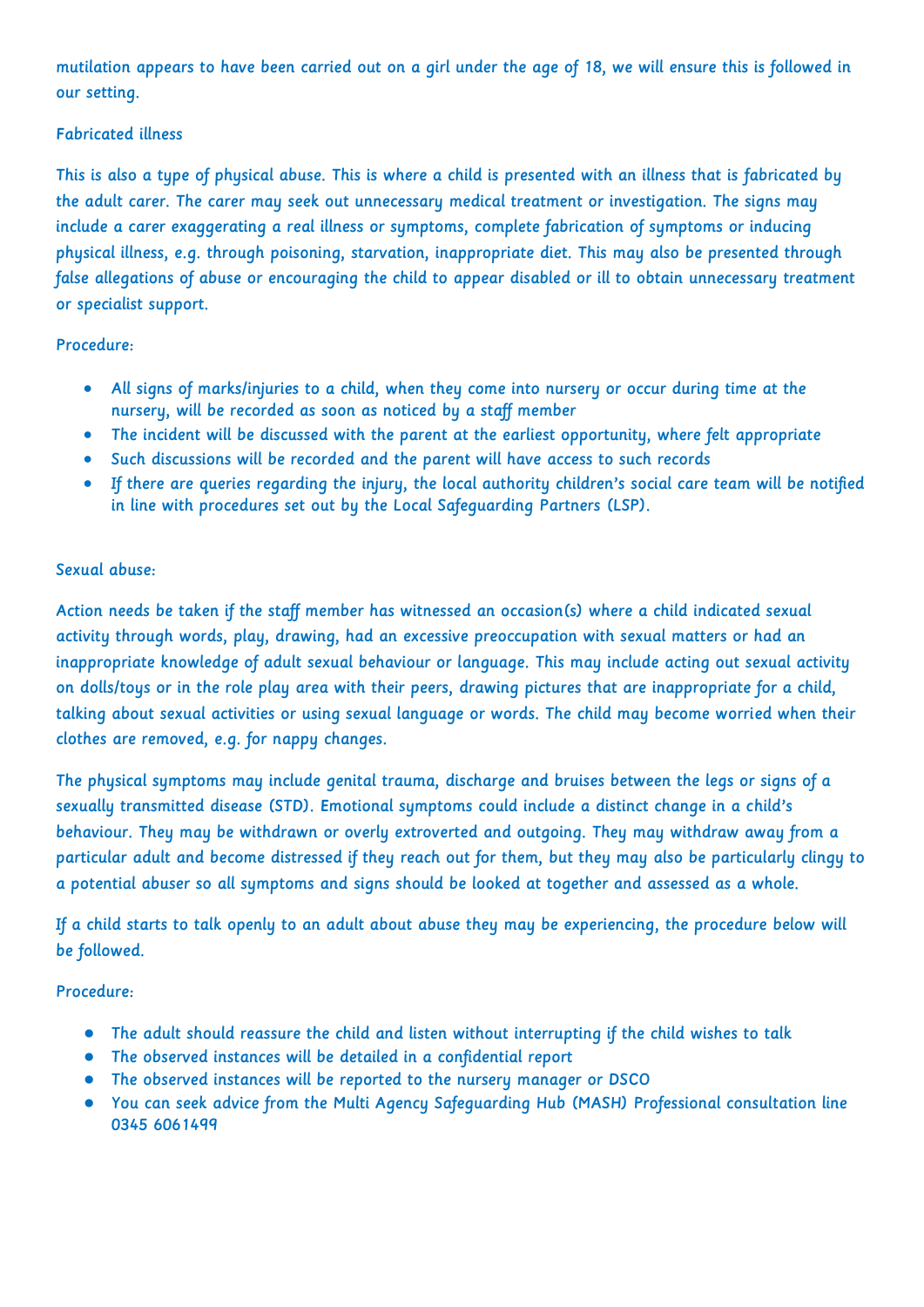Child sexual exploitation (CSE):

Working together to safeguard children 2015 (2017 updated version) defines CSE as "….a form of child sexual abuse. It occurs where an individual or group takes advantage of an imbalance of power to coerce, manipulate or deceive a child or young person under the age of 18 into sexual activity (a) in exchange for something the victim needs or wants, and/or (b) for the financial advantage or increased status of the perpetrator. The victim may have been sexually exploited even if the sexual activity appears consensual. Child sexual exploitation does not always involve physical contact; it can also occur through the use of technology."

We will be aware of the possibility of CSE and signs and symptoms this may manifest as. If we have concerns, we will follow the same procedures as for other concerns and we will record and refer as appropriate.

# Emotional abuse:

Action should be taken if the staff member has reason to believe that there is a severe, adverse effect on the behaviour and emotional development of a child, caused by persistent or severe ill treatment or rejection.

This may include extremes of discipline where a child is shouted at or put down on a consistent basis, lack of emotional attachment by a parent, or it may include parents or carers placing inappropriate age or developmental expectations upon them. Emotional abuse may also be imposed through the child witnessing domestic abuse and alcohol and drug misuse by adults caring for them.

The child is likely to show extremes of emotion with this type of abuse. This may include shying away from an adult who is abusing them, becoming withdrawn, aggressive or clingy in order to receive their love and attention. This type of abuse is harder to identify as the child is not likely to show any physical signs.

# Procedure:

- The concern should be discussed with the nursery Safeguarding Officer
- The concern may be discussed with the parent
- Such discussions will be recorded.
- You will seek advice from the MASH Professional Consultation line 0345 6061499.

# Neglect:

Action should be taken if the staff member has reason to believe that there has been persistent or severe neglect of a child (for example, by exposure to any kind of danger, including cold, starvation or failure to seek medical treatment, when required, on behalf of the child), which results in serious impairment of the child's health or development, including failure to thrive.

Signs may include a child persistently arriving at nursery unwashed or unkempt, wearing clothes that are too small (especially shoes that may restrict the child's growth or hurt them), arriving at nursery in the same nappy they went home in or a child having an illness or identified special educational need or disability that is not being addressed by the parent. A child may also be persistently hungry if a parent is withholding food or not providing enough for a child's needs.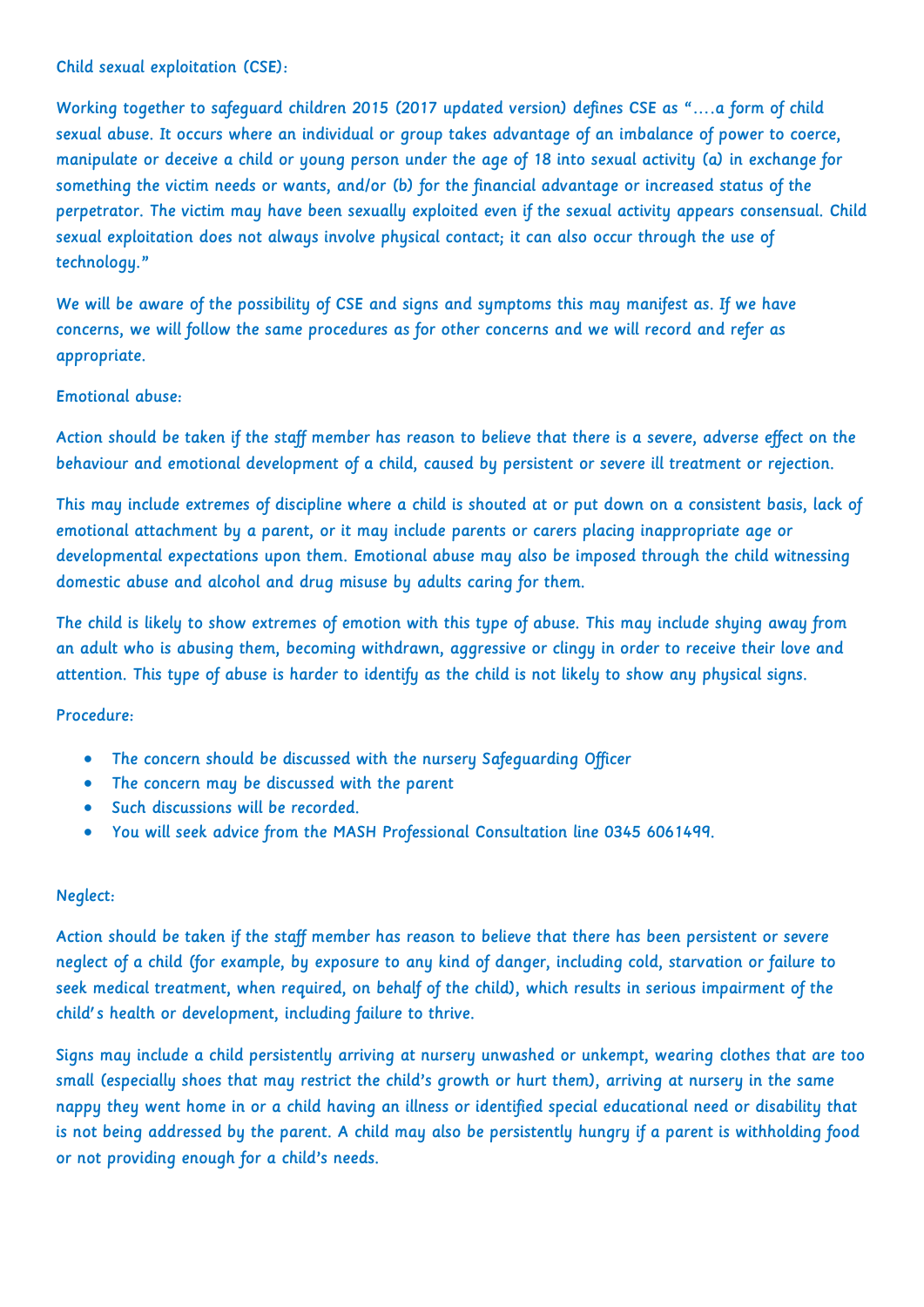Neglect may also be shown through emotional signs, e.g. a child may not be receiving the attention they need at home and may crave love and support at nursery. They may be clingy and emotional. In addition, neglect may occur through pregnancy as a result of maternal substance abuse.

## Procedure:

- The concern will be discussed with the parent
- Such discussions will be recorded
- An assessment form may need to be completed
- If there are queries regarding the circumstances the local authority children's social care team will be notified.

### Monitoring attendance of children

Although it is not compulsory for children to attend the early years setting, under our safeguarding responsibilities we are required to monitor children's attendance and patterns of absence. If a child is not going to attend a session, we ask parents/carers to share the length and reason for the absence. This information will enable us to monitor illnesses that may occur across the setting. All absences will be recorded in the daily register.

 The management of the setting is required to monitor all absences in order to safeguard children, and demonstrate this during inspections, so please help our team by letting us know of any planned or unplanned absences as soon as possible. Suffolk County Council will also inspect room registers to track children's attendance.

### Looked after children

As part as our safeguarding practice, we will ensure our staff are aware of how to keep looked after children safe. In order to do this, we ask that we are informed of:

- The legal status of the child (e.g. whether the child is being looked after under voluntary arrangements with consent of the parents or on an interim or full care order)
- Contact arrangements for the biological parents (or those with parental responsibility)
- The child's care arrangements and the levels of authority delegated to the carer by the authority looking after him/her
- The details of the child's social worker and any other support agencies involved
- Any child protection plan or care plan in place for the child in question

# Staffing and volunteering

Our policy is to provide a secure and safe environment for all children. We only allow an adult who is employed by the nursery to care for children and only those who have an enhanced clearance from the Disclosure and Barring Service (DBS) to be left alone with children. We do not allow volunteers to be alone with children or any other adult who may be present in the nursery regardless of whether or not they have a DBS clearance.

All staff will attend child protection training and receive initial basic child protection training during their induction period. This will include the procedures for spotting signs and behaviours of abuse and abusers/potential abusers, recording and reporting concerns and creating a safe and secure environment for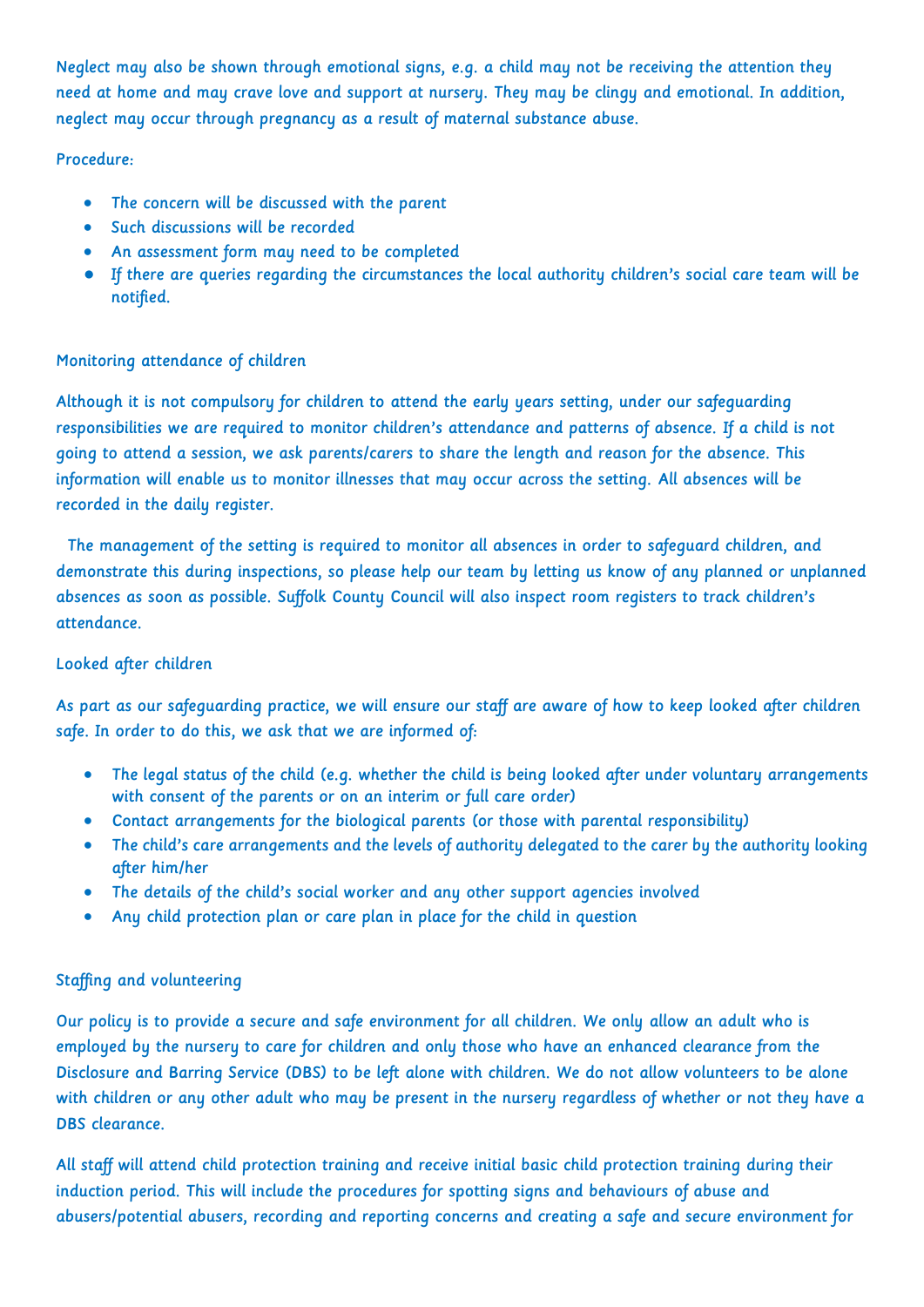the children in the nursery. During induction staff will be shown where the contact details are displayed for the LADO (local authority designated officer), the local authority children's services team, the Local Safeguarding Partners (LSP) and Ofsted to enable them to report any safeguarding concerns, independently, if they feel it necessary to do so.

We have a named person within the nursery who takes lead responsibility for safeguarding and co-ordinates child protection and welfare issues, known as the Safeguarding Officer. The nursery Safeguarding Officer liaises with the Local Safeguarding Partners (LSP) and the local authority children's social care team, undertakes specific training, including a child protection training course, and receives regular updates to developments within this field.

The nursery DSCO's liaise with the local Safeguarding Partners (LSP) and the local authority children's social care team, undertakes specific training, including a child protection training course, and receives regular updates to developments within this field. They in turn support the ongoing development and knowledge update of all staff on the team.

Although, under the EYFS, we are only required to have one designated Lead Co-ordinator for safeguarding, for best practice and to ensure cover at all times, we have six designated leads in place. This enables safeguarding to stay high on our priorities at all times our provision is open. This will ensure that prompt action can be taken if concerns are raised.

The Designated Safeguarding Co-ordinators (DSCO) at Colourbox are: Sandra Copping, Jo Bradbury, Sally Gammon, Sharon Holloway, Abigail Clark and Simone Nel

- We provide adequate and appropriate staffing resources to meet the needs of all children.
- Applicants for posts within the nursery are clearly informed that the positions are exempt from the Rehabilitation of Offenders Act 1974. Candidates are informed of the need to carry out checks before posts can be confirmed. Where applications are rejected because of information that has been disclosed, applicants have the right to know and to challenge incorrect information.
- We give staff members, volunteers and students regular opportunities to declare changes that may affect their suitability to care for the children. This includes information about their health, medication or about changes in their home life. This information is also stated within every member of staff's contract.
- We request DBS checks are registered at time of employment.
- We abide by the requirements of the EYFS and any Ofsted guidance in respect to obtaining references and suitability checks for staff, students and volunteers, to ensure that all staff, students and volunteers working in the setting are suitable to do so.
- We aim to receive at least two written references BEFORE a new member of staff commences employment with us.
- All students over 16 will have enhanced DBS checks conducted on them before their placement starts.
- Volunteers, including students, do not work unsupervised.
- We abide by the requirements of the Safeguarding Vulnerable Groups Act 2006 and the Childcare Act 2006 in respect of any person who is disqualified from providing childcare, is dismissed from our employment, or resigns in circumstances that would otherwise have led to dismissal for reasons of child protection concern.
- We have procedures for recording the details of visitors to the nursery and take security steps to ensure that we have control over who comes into the nursery so that no unauthorised person has unsupervised access to the children.
- All visitors/contractors will be supervised whilst on the premises, especially when in the areas the children use.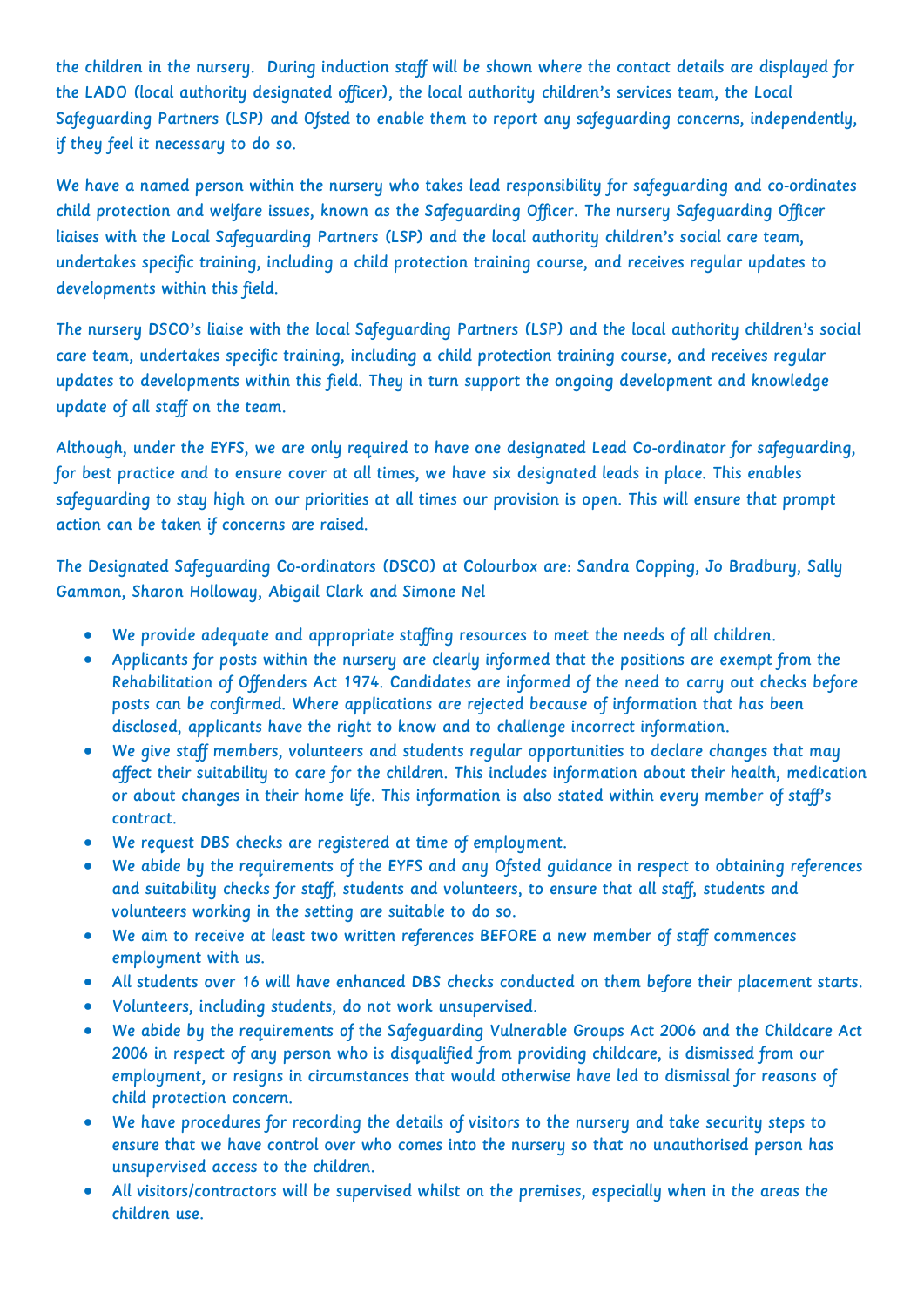- All staff have access to and comply with the whistleblowing policy which will enable them to share any concerns that may arise about their colleagues in an appropriate manner.
- All staff will receive regular supervision meetings where opportunities will be made available to discuss any issues relating to individual children, child protection training and any needs for further support such as the individual staff member's well-being.
- The deployment of staff within the nursery allows for constant supervision and support. Where children need to spend time away from the rest of the group, the door will be left ajar or other safeguards will be put into action to ensure the safety of the child and the adult.
- We use peer on peer manager observations in the nursery to ensure that the care we provide for children is at the highest level and areas for staff development are quickly highlighted. Peer observations allow us to share constructive feedback, develop practice and build trust so that staff are able to share any concerns they may have. Any concerns are raised with the designated lead and dealt with in an appropriate and timely manner.

### Informing parents

Parents are in most cases the first point of contact. If a suspicion of abuse is recorded, parents are informed at the same time as the report is made, except where the guidance of the LSCB/ local authority children's social care team/police does not allow this. This will usually be the case where the parent or family member is the likely abuser or where a child may be endangered by this disclosure. In these cases the investigating officers will inform parents.

### **Confidentiality**

All suspicions, enquiries and external investigations are kept confidential and shared only with those who need to know. Any information is shared in line with guidance from the LSCB.

### Support to families

The nursery takes every step in its power to build up trusting and supportive relations among families, staff, students and volunteers within the nursery.

The nursery continues to welcome the child and the family whilst enquiries are being made in relation to abuse in the home situation. Parents and families will be treated with respect in a non-judgmental manner whilst any external investigations are carried out in the best interest of the child.

Confidential records kept on a child are shared with the child's parents or those who have parental responsibility for the child, only if appropriate in line with guidance of the LSP with the proviso that the care and safety of the child is paramount. We will do all in our power to support and work with the child's family.

If an allegation is made against a member of staff, student or volunteer or any other person who lives or works on the nursery premises regardless of whether the allegation relates to the nursery premises or elsewhere, we will follow the procedure below.

The allegation should be reported to the senior manager on duty. If this person is the subject of the allegation, then this should be reported to the \*owner/\*registered person/\*DSCO/\*deputy manager instead.

The Local Authority Designated Officer (LADO), Ofsted and the LSP will then be informed immediately in order for this to be investigated by the appropriate bodies promptly: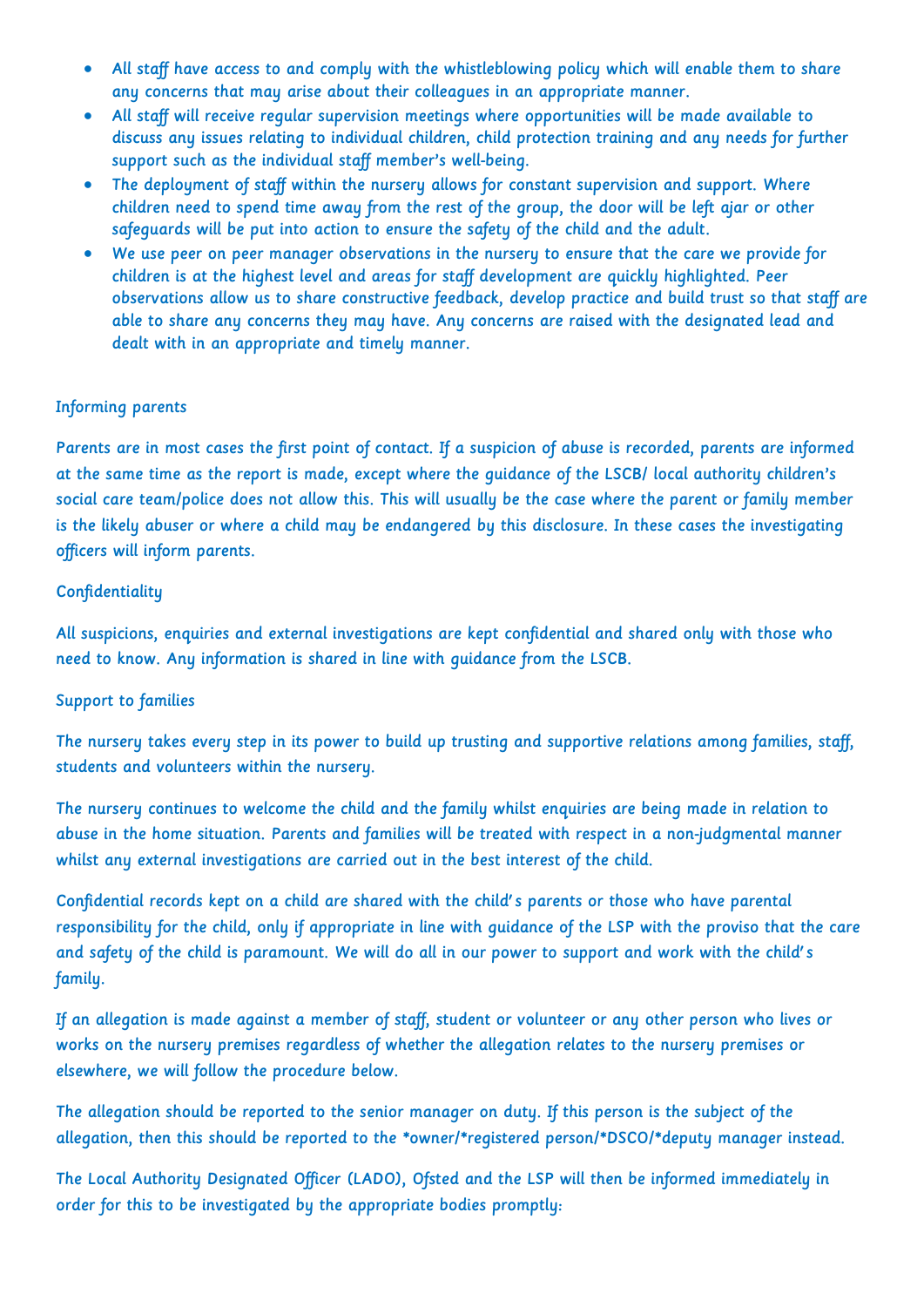- The MASH professional advice line can be telephoned for advice.
- The LADO will be informed immediately for advice and quidance.
- A full investigation will be carried out by the appropriate professionals (LADO, Ofsted, LSP) to determine how this will be handled.
- The nursery will follow all instructions from the LADO, Ofsted, LSP and ask all staff members to do the same and co-operate where required.
- Support will be provided to all those involved in an allegation throughout the external investigation in line with LADO support and advice.
- The nursery will suspend any member of staff during an investigation.
- All enquiries/external investigations/interviews will be documented and kept in a locked file for access by the relevant authorities.
- Unfounded allegations will result in all rights being reinstated.
- Founded allegations will be passed on to the relevant organisations including the local authority children's social care team and where an offence is believed to have been committed, the police, and will result in the termination of employment. Ofsted will be notified immediately of this decision. The nursery will also notify the Disclosure and Barring Service (DBS) to ensure their records are updated.
- All records will be kept until the person reaches normal retirement age or for 21 years and 3 months years if that is longer. This will ensure accurate information is available for references and future DBS checks and avoids any unnecessary reinvestigation.
- The nursery retains the right to dismiss any member of staff in connection with founded allegations following an inquiry.
- Counselling will be available for any member of the nursery who is affected by an allegation, their colleagues in the nursery and the parents.

#### Extremism – the Prevent Duty and channel awareness

Under the Counter-Terrorism and Security Act 2015 we have a duty to refer any concerns of extremism to the police (In Prevent priority areas the local authority will have a Prevent lead who can also provide support).

This may be a cause for concern relating to a change in behaviour of a child or family member, comments causing concern made to a member of the team (or other persons in the setting) or actions that lead staff to be worried about the safety of a child in their care. Alongside this we will be alert to any signs in children and families who may be at risk of radicalisation, on which we will act and document all concerns when reporting further. Advise will be sought from Channel who are a multi-agency group who provide support to individuals who are at risk of being drawn into terrorism.

#### e-Safety

Our nursery is aware of the growth of internet use and the advantages this can bring. However, we are also aware of the dangers and strives to support children, staff and families in using the internet safely.

Within the nursery we do this by:

- Ensuring we have appropriate antivirus and anti-spyware software on all devices and updating them regularly
- Using approved devices to record/photograph in the setting
- Never emailing personal or financial information
- Reporting emails with inappropriate content to the internet watch foundation (IWF [www.iwf.org.uk/\)](https://www.iwf.org.uk/)
- Ensuring content blockers and filters are on our computers, laptops and any mobile devices
- Ensuring children are supervised using internet devices